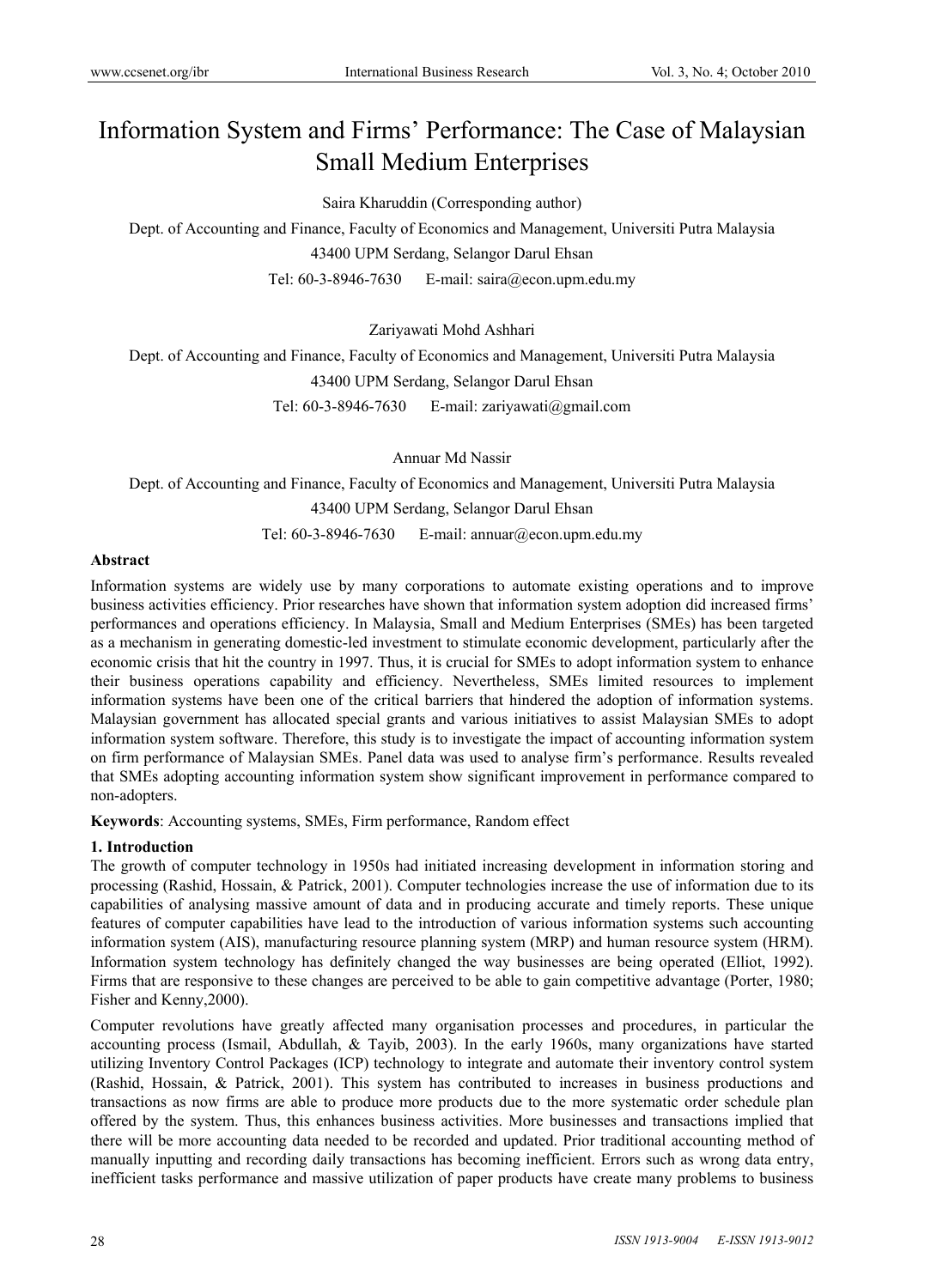activities and organization's performance. These inadequacies have led to the emergence of accounting information system. A system that is able to gather, analyse and produce reports more efficiently.

The economic crisis that hit Malaysian economy in 1997/1998 has been an eye opener to many people, organizations, and government agencies on SMEs contributions. When many major corporations and foreign investors withdrew their investments and move them to new destinations, Malaysian SMEs remained functioning. Their struggle and continuous effort to stay in business provide significant contributions in assisting the country to confront the economic challenges. In addition, many studies asserted that SMEs form an essential component of many economies. In some advanced countries, 98% of SMEs dominated to more than 65% of employments opportunities and contributed to more than 50% of the country's gross domestic product (GDP). For example, SMEs contributions in GDP/total value were 50% in Korea, 55.3% in Japan and 60% in China. In Malaysia, SMEs contribution was valued at 47.3% (Normah, 2006). In addition, SMEs had also been widely recognized as the backbone of Malaysian economic due to their strong contributions in promoting endogenous growth in industry expansion and development (Saleh and Ndubisi, 2006). This has further warrant for more attention to be given to SMEs in assisting their development.

Globalization and open market phenomena have augmented many businesses' operations. They create a new way of doing businesses. Efficient and effective business processes and activities are strongly demanded. Local businesses are not only competing with each other but with multinational companies, which are supported with abundant resources to produce high quality products with reasonable pricing. This increases the pressure on local businesses, in particular to the management to increase business efficiency by making better judgement on business decisions. Real time data and reports would certainly be a considerable assistance to help managers make more informed decisions (Ismail, Abdullah, & Tayib, 2003).

The requirements for updated data in supporting decision making have been increasingly essential particularly for SMEs (El Louadi, 1998). This is because, SMEs face competitive pressure not only from within the SMEs industries and other larger firms, but they also have to compete with giant multinational companies. Informed decisions will enable SMEs to increase business efficiency and remain competitive. Thus, the adoption of accounting information system is expected to provide SMEs with the right capabilities and resources in achieving these objectives.

In corresponding with the increasing dependency for high quality information for decision making, managements need assurance that they are obtaining relevant and reliable information at the right time with a reasonable cost. Assurance could be achieved via advice from professionals to improve decision making quality (Marriot and Marriot, 2000) or from internal control systems utilize by the companies (Kinney, 2000). Nevertheless, study indicated that these information systems, specifically the accounting information systems are underutilized (Gupta and Capen (1996), especially in SME companies (Marriot and Marriot, 2000).

In Malaysia, various studies on information system success and information system impact on firms' performance have been conducted by Foong (1999), Hussein and Karim (2007) and Ismail (2007). In addition, Ismail and King (2007) had conducted a study on the impact of information system alignment with company's objectives in manufacturing companies. They have found out that firms in the aligned group usage of informational sophistication differ considerably from the non-aligned group firms. The difference is highly significant in analytical based applications. In other words, it was noted that applications such as financial analyst, project management, budget variances, modelling, and personnel management have been poorly utilized by SMEs. This finding supported the observation that Malaysian companies, in particular the SME are still far behind from achieving the optimal utilization of information system.

Research in information systems is well aware that information system does not directly affect organizational performance (Le Blanc & Kozar, 1990). The system must be used and exploited to achieve its intended objectives. Therefore, before moving towards adopting more sophisticated and advanced information systems; such as Enterprise Resource Planning system (ERP), Customer and Relationship Management system (CRM) and Human Resource Management system (HRM), it is important to determine SMEs current usage of existing information systems. SMEs current usage levels would be a good indicator to assess the benefits of employing a new advance system. This is because low usage of existing information system would imply that these companies are still not ready to adopt a more advance system. This situation will raises further questions on why these firms need more information when they do not even fully utilize their current information. In 2003, Ismail et al. (2003) highlighted that accounting systems adoption in Malaysian SMEs were still at the infancy stage and majority of these firms were only maintaining basic accounting systems. Nevertheless, this study had been conducted six years before and many have changed since then. Malaysian citizens' computer literacy and usage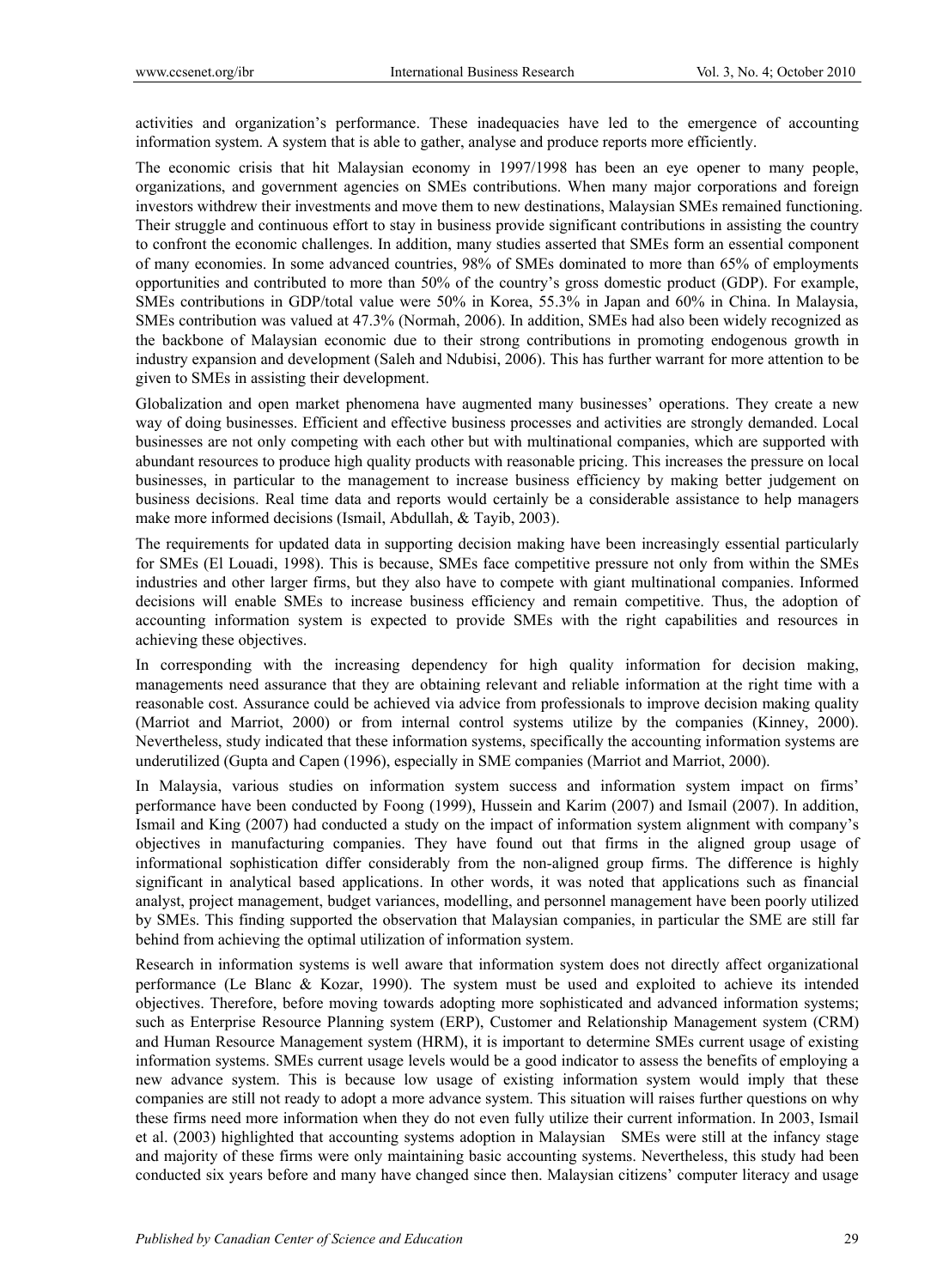have increases and the country's educational performances have shown significant improvement. Therefore, it is paramount to investigate whether Malaysian SMEs have matured, particularly in information system utilization. More specifically to the impact of accounting information system usage on firms' performance. Hence, the objective of this study is to provide empirical evidence on Malaysian SMEs performance after the implementation of accounting information system.

Accordingly, in section 2 is the literature review where we will discuss the common view on accounting information system and further differentiate the definition between financial accounting and management accounting. This will provide better understanding on the accounting data prepared for the purpose of complying with external requirements and data prepared to improve organizational performance. We will also discuss on previous research findings regarding SMEs usage of accounting information system and the system impact on organization's performance. Section 3 represents data collection method. A brief descriptive statistic on data that have been analyzed is also included at the end of this section. In section 4, we will provide explanation on how the panel data was analysed. Finally, in section 5 and 6, we will discuss and summarise the analysis from the results obtained.

## **2. Literature Review**

## *2.1 Information System In SMEs*

It is common knowledge that the main objective of a business is to maximise profit either in terms of increases in business productivity or by achieving rapid expansion in market shares domination. To achieve this goal, businesses need to be responsive to the changes in the environments, in particular to the information technology revolution. Nowadays, information technology is a must in many businesses. It is difficult to gain competitive advantage and survive without some adoption or implementation of this advancement in technological products. Studies has shown that the most widely use information system is accounting information system, specifically in financial reporting aspects (Marriot and Marriot, 2000; Riemenschneider and Mykytyn Jr, 2000; and Ismail, 2007).

Romney and Steinbart (2000) define an accounting information system as '*a system that processes data and transactions to provide users with information they need to plan, control and operate their businesses.* Here, accounting information systems are viewed as a system that helps management in planning and controlling processes by providing relevant and reliable information for decision making. It suggests that accounting information system functions are not solely for the purpose of producing financial reports. It role goes beyond this traditional perspective. Accounting information system should be utilized to include planning and managing business activities. It could also be used as a controlling mechanism such as budgeting. Therefore, full adoption of the system is essential to fully attain the system's benefits.

In general, financial accounting data has been commonly defined as information prepared for external users such as creditors, investors and suppliers. Nevertheless, its functions could also be extended to include providing managers with useful data for making informed decisions or commonly known as management accounting. Both information, financial and management accounting information come from the same sources of data; the only difference is in the way these data are presented. In management accounting, information is gathered, collate and presented in a way uniquely requested by management. This will allow managers to immediately locate the information that is useful for them. Alternatively, in financial accounting, reports are prepared in accordance to the regulators' guidelines.

Traditionally, accounting information systems have been perceived as a means of providing financial information to organization (Mia, 1993). There has been considerable evidence that within SME financial accounting has remained the principle source of information for managers (Holmes and Nichols, 1988, McMahon and Davies, 1994, Nayak and Greenfield, 1994, Mairead, 1977). These studies have also found out that SMEs are still having ineffective information management, poor system control, and most decision making is on ad hoc basis despite having adopted accounting information system. Mauldin and Ruchala (1999) reason that this situation could be attributed to the initial objectives of information technology (IT) adoption. The accounting system original role of replacing manual accounting process (Mauldin & Ruchala, 1999) has hindered further usage and exploration on the system benefits. Marriot and Marriot (2000) further concluded that financial awareness among SMEs' managers varies considerably and the use of computers for the preparation of management accounting information is not at its full potential.

However, Perrent and Grant (2000) suggested that SMEs do implement effective information and control through informal means and that decision making process can be more sophisticated than anticipated. They argued that these contradiction stems largely from the researchers' paradigm rather than any real contradiction.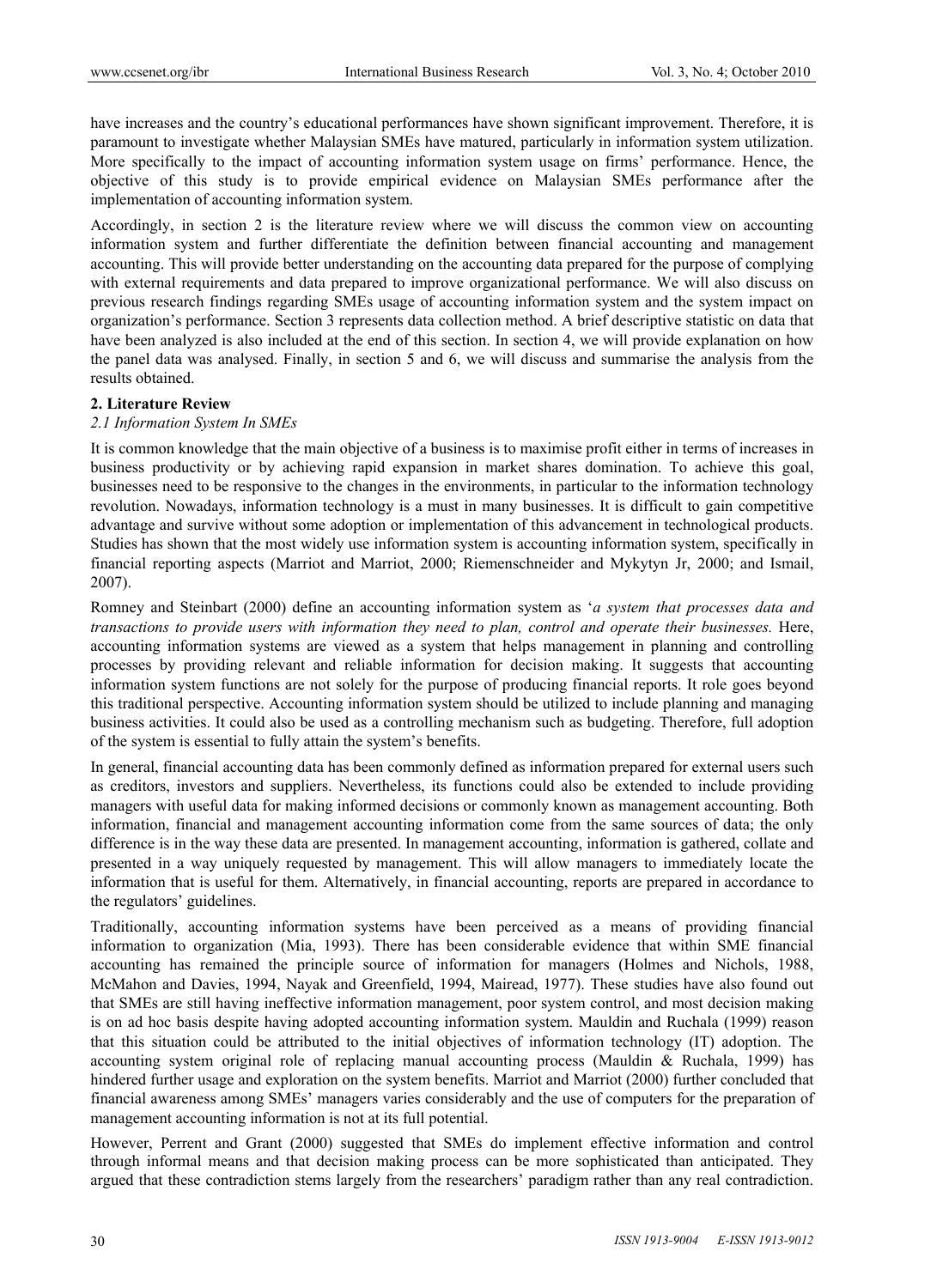In addition, Ismail and King (2005) found that some SME managers are capable of using IT strategically rather than focusing on administrative efficiency suggesting that the use of IT has expand towards management accounting context.

#### *2.2 Information System Impact on Firms' Performance*

SMEs accounting information system implementation and success have been extensively researched. Recent research development focuses on the relationship between firms strategies alignment with information system (Tan, 1996; Li and Ye, 1999). These studies suggested that there are positive relationship between strategy and strategic information technology. A study conducted by Shin (2001) discovered that IT investments will be more efficient if the systems implementation is allign with the firms' strategy. This argument is supported by Cragg et al. (2002) asserting that IT implementation which is allign with business strategy prove to have positive impact on firms' performance. In addition, Davenport (1998) highlighted the importance of having a good fit between firms' requirement and technology capabilities. The mismatch between what is needed by the firms and service offered by the new technology will yield poor performance. Nevertheless, HyvÖnen (2007) also added that sophisticated information technology aligned with ineffective performance measure will yield lower performance outcome. This raises the need for careful planning and strong justification process to be undertaken before firm reaches the decision to implement an information system.This issue is more profound within SMEs due to their limited resources and experience in IT field (Mitchell, Reid, & Smith, 2000).

Other authors (Bruque, 2007; Riemenschneider et.al, 2003) investigated factors that influence the adoption of information technology in SMEs. Both authors generally agreed that SMEs adoption of information technology were mainly influenced by the perceived benefits of implementing the systems and stems from the pressures received from competitors, customers, and suppliers to ensure business continuity and survival in the increasingly competitive environment.

Many firms invest in advanced information technology aiming at collecting more information to assist decision making performance which will eventually lead to improve efficiency and firms' profitability. Study showed that firms' that acquire extensive IT resources are able to create competitive advantage (King, 1989). Nevertheless, prior researches have difficulty providing evidence on positive relationship between IT investments and firms' performance (Mahmood & Mann, 1993; Ismail, 2007). Mixed and inclosclusive findings suggesting that a more in depth analysis is required.

#### **3. Data**

Data for this study was collected from SMEs in Klang Valley. Klang Valley was chosen since it is known as the hub of Malaysia SMEs businesses as almost 48.8% (http://www.smeinfo.com.my) of Malaysian SMEs are located in this area. In addition, the study conducted by Saleh and Ndubisi (2006), have mentioned that majority of SMEs are located in the central part of this country. Financial statement data were gathered for a five years period commencing from year 2004 to 2008. Questionnaires were sent to various SMEs industries. Financial firms such as investment firms are excluded from this sample due to the different nature of their business. Firms that have missing value for selected variables which were used in this study were also excluded from this sample. Thus, the final sample of this study comprises of 205 firm-years. In addition, limited number of response received inhibited further classification of these SMEs according to their respective industries.

Dependent variable used in this study was firm performance. Return on assets (ROA) was used as a proxy for firm performance. We measure ROA as net income over total assets. Dummy variables were used to indicate firm that had adopted accounting system (AS) and firm that did not adopt any accounting system, whereby, 1 represent firm using Accounting Information System such as UBS and MYOB; and 0 represent firm that does not adopt any Accounting Information System. Firm size and leverage were used as control variables. Natural logarithm of total assets (LNTA) was used as a proxy for firm size and debt ratio (DR) was used as a proxy for firm leverage. The measurement of debt ratio is obtained from the total debt scaled by firm's total assets equation. This study hypothesize that there is a positive relationship between the use of accounting information system and firm's performance.

Table 1 presents the descriptive statistics for the sample of this study. The average cash conversion cycle is 1.626 indicating that firm obtained RM1.626 for every RM1 invested in total asset. The average of natural log of firms' total asset is 14.698 with standard deviation is at 1.176. In addition, the result of the descriptive analysis also highlighted that in average, it is noted that 53.3% of firms' asset was financed by total debt.

## **4. Methodology**

In achieving this study objective, panel data is more relevant because it contains the necessary mechanism to deal with both inter-temporal dynamic behaviour and the individualistic of the firms. For example, it allows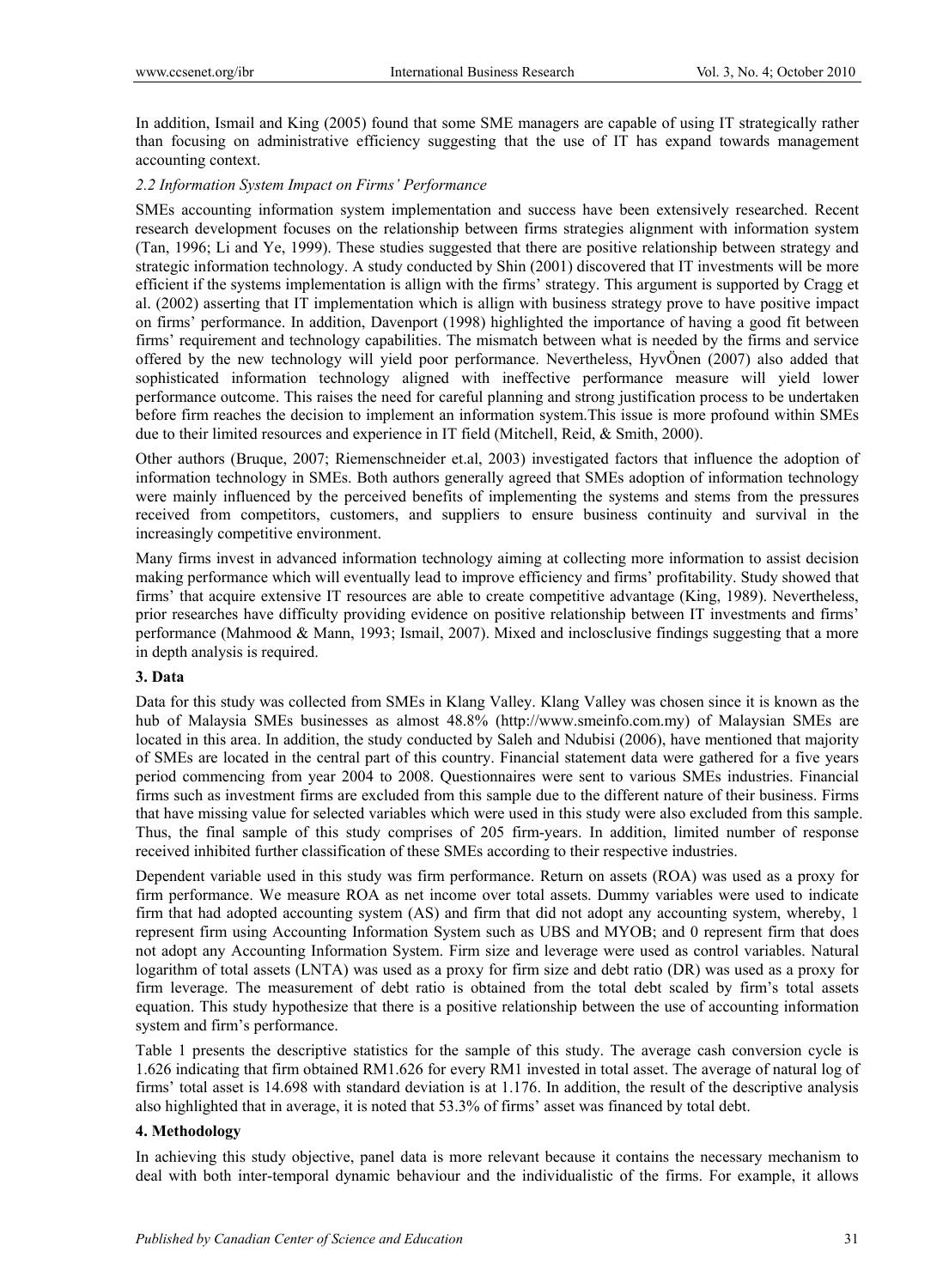controlling for *heterogeneity bias* due to the confounding effect of time-invariant variables omitted or hidden factors from the regression model. Besides, this longitudinal approach provides additional information and richer source of variation through utilisation of a large number of data points, in which increasing the degrees of freedom and reducing the collinearity among explanatory variables, thus improving the efficiency of econometric estimators (Hsiao, 1986). All of these benefits provide stronger conclusion than findings derived from the use of static cross-sectional data or time series setting alone. This panel data estimation is more robust compared to solely time series estimation. This is because we could obtain larger sample size once we have pooled together all data across firms and time period.

## *4.1 Pooled OLS Estimation*

This study hypothesize that the explanatory variables have a linear relationship with the firm performance. Since panel data is utilize, it does not only enables the researchers to consider both time series and cross sectional characteristic of the samples, but it also helps to identify the sources of possible mixed effects and the importance of each explanatory variables in influencing firm performance. At this initial stage, the regression model is assumed to have a constant intercept and slope coefficients. The relationship is expresses as follows:

$$
Y_{ii} = \alpha + X_{ii}\beta + \varepsilon_{it}
$$
  
for  $i = 1, 2, .......N$ .  
 $t = 1, 2, .......T$ . (1)

where;

 $Y_{it}$  is the dependent variable (ROA) pooling N cross sectional observations

and T time series observations;

 $\alpha$  is the intercept or constant;

vector  $X_i$  contains K explanatory variable for firm i in year t;

vector  $\beta$  contains K regression coefficients or parameters to be estimated;

 $\mathcal{E}_{it}$  is the error term or disturbance term and by assumptions  $E(\mathcal{E}_{it}^{\prime}) = 0$  and  $Var(\mathcal{E}_{it}^{\prime}) = \sigma_{\epsilon}^2$ .

With the assumption that the disturbance terms  $\mathcal{E}_{it}$  are independent and identically distributed and have zero means,  $E(\varepsilon_{it}) = 0$  and constant variances  $Var(\varepsilon_{it}) = \sigma_{\varepsilon}^2$  and all the other classical assumptions hold. Equation (1) above can be directly estimated by usual pooled OLS approach. Under such conditions, the pooled OLS would yield an unbiased, consistent and efficient or Best Linear Unbiased Estimator (BLUE) estimator of  $\beta$ . It should be noted that this study used the balance panel data. But for simplicity purposes, it is assumed that T is the same for all firms to keep the formula notation clear and simple. This equation can be expressed as follows:

$$
ROA_{it} = \beta_0 + \beta_1 AS_{it} + \beta_2 LNTA_{it} + \beta_3 DR_{it} + \varepsilon_{it}
$$
 (2)

where

ROA  $_i$  = Return on assets of firms, AS  $_i$  = firm that use accounting system,  $lnTA$   $_i$  = natural log of total asset as a proxy for firm size, DR<sub>*it*</sub> = debt ratio as a proxy for financial leverage,  $\varepsilon_i$  the disturbance, and  $\beta_0$  is intercept. The indices *i* and *t* denote firm and time respectively.

# **5. Analysis of Results**

Table 2 presents the pooled OLS estimates of return on assets with explanatory variables and analysis of their relationships. In addition, random effect estimated was also carried out and compared with the pooled OLS specification. At this point, we assumed a static model in level and test whether the structure of error term is adequately captured. Since, pooled data typically exhibit serial correlation, cross-sectional correlation and groupwise heteroskedasticity (Greene, 2000: 592-608), we expect to find such structural residuals.

Furthermore, Table 2 reports the coefficient and the level of significant of the explanatory variables particularly for firms that use accounting information system (AS) and also the impact of control variables which comprises of firm size (LNTA) and debt ratio (DR). Based on the random effects model, the results revealed that explanatory variables are significantly associates with firm performance with the expected sign. AS is positively related to firm performance at significant level of 5%. This provides empirical evidence that firms adopting or using accounting information system had significantly increased their firms' profitability and performance. This is consistent with Rashid, Hossain &Patrick (2001) observation that the implementation of accounting information system does improve business operation and this lead to increases in firm's performance. When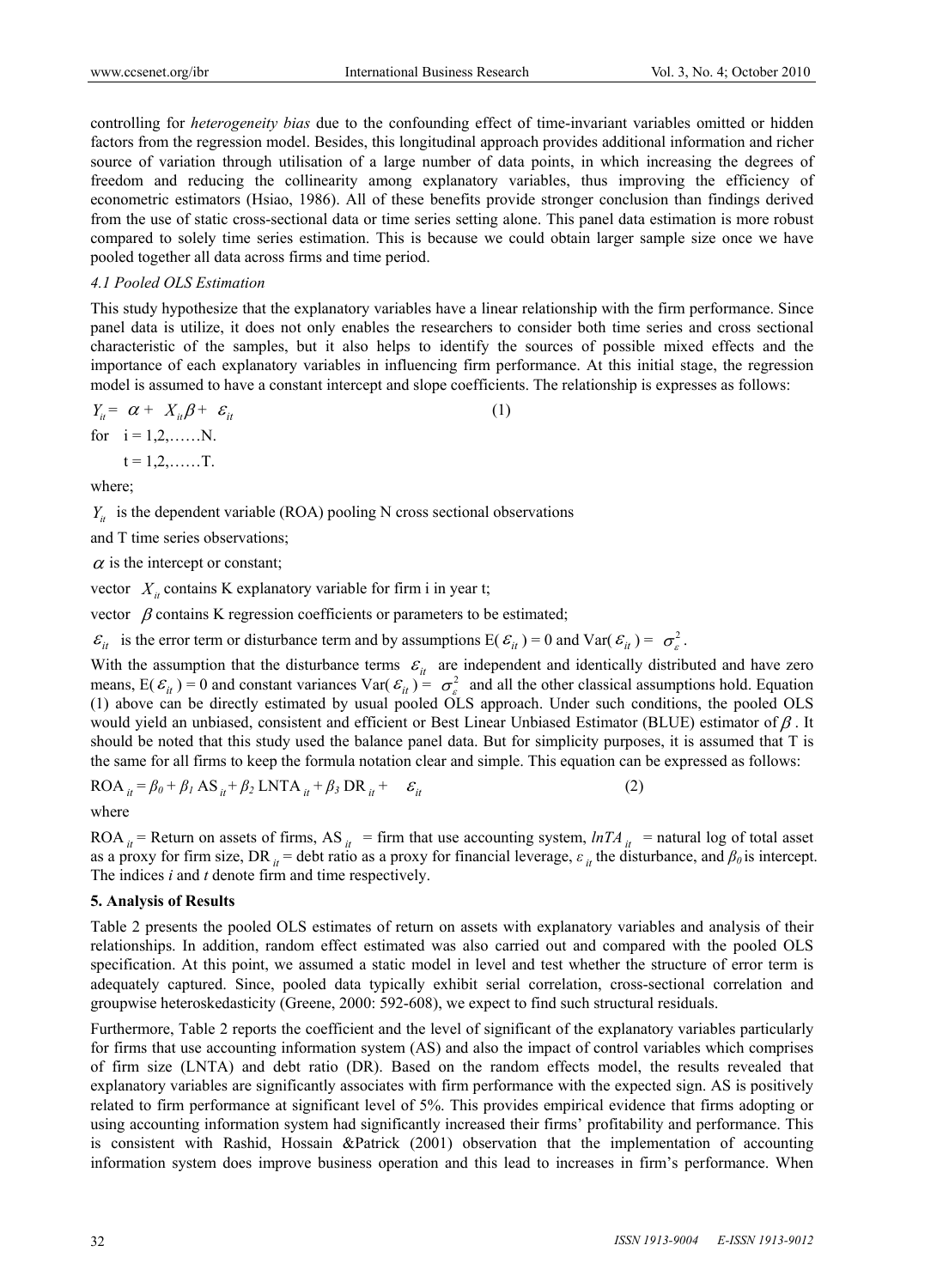SMEs do use AS, they would be able to collect more information to assist decision making. This revealed that SMEs have the ability to create competitive advantage due to improvement in efficiency and firms' profitability.

Control variables show that firm size has a negative relationship with firm performance at significant level of 1%. This finding contradicts to previous studies' findings which indicated that firm size is supposed to increase firm performance. However, referring to García-Morales, Lloréns-Montes and Verdú-Jover (2007) study, contradictive findings of this study is largely due to large-firm management fundamental which is diverse from SMEs. This is consistent with Moen (1999) suggestion that small firms have different competitive advantages from larger firms. Therefore, conclusions drawn from previous studies on big firms or organizations listed in exchange would not be appropriate to be applied in SMEs context without empirical confirmation. Meanwhile, leverage is found to be negatively related to firm performance at 1% significance level. This explains that firms with high debt do not fully utilize (capital that acquired from debt financing) their capital towards investments opportunities thus affecting firms' performance. This commonly occurs when the profit gain is less than the cost they need to bear from debt financing such as interest expenses. This situation could be attributed to lack of expertise to effectively manage their financial resources or due to firms' limited capabilities in making a more informed investments decision. Hence, these limited resources and capabilities would eventually hurt firm's performance in achieving better profitability.

For both models and data sets, the LM test rejects the null hypothesis as the intercepts and slopes are the same across firms. Therefore, we could not use the pooled OLS estimator (Table 2) for impact of accounting system model. Hence, this implies that random effects model is more suitable than OLS model (pooled model). This is the reason why in the results discussion above, we prefer to explain the results from random effects model view. In addition, the random effects specification provides evidence that the random effects specification is preferable. In other words, the intercepts vary and the slopes are the same across firms, which indicate that every firm has their own financial decision policies.

# **6. Conclusion**

Information system had been widely used by many corporations to automate and integrate their business operations. The main objectives of many businesses to adopt this system are to improve their organizational efficiency and increase competitiveness ability. Prior researches have shown that information system adoption does increases firm's performance and operations efficiency. In Malaysia, SMEs have been targeted as a mechanism in generating domestic-led investment to stimulate economic development, particularly after the economic crisis in 1997. Thus, it is crucial for SMEs to adopt information systems specifically AS for their business operation. This is because SMEs face competitive pressure not only from within the SMEs industries but also from the larger firms. Informed decisions would enable SMEs to improve business efficiency and remain competitive. Thus, the adoption of accounting information system could provide SMEs with the right capabilities and resources in achieving these objectives. In encouraging SMEs adoption of the information systems, Malaysian government have allocated special grants to assist SMEs to acquire these systems. Results from this study revealed that SMEs that use accounting information system do increase their firm performance. Hence, we would suggest that SMEs take the opportunity on the grants provided by government to acquire AS such as MYOB, UBS and a more advance system like ERP to make them more competitive.

# **References**

Cragg, P. B., King, M. R., & Hussin, H. (2002). IT allignment and firm performance in small manufacturing firms. *Journal of strategic information systems* , 109-132.

Davenport, T. H. (1998). Putting the Enterprise into the Enterprise System, July/August. 121-130. *Harvard Business Review*.

El Louadi, M. (1998). The relationship among organization structure, information technology and information processing in small Canadian firms. *Canadian Journal of Administrative Sciences , 15* (2), 180-199.

Elliot, R. K. (1992). The third wave breaks on the shores of accounting. *Accounting Horizons, 6* (2), 61-85.

Fisher, B., & Kenny, R. (2000). Introducing a business information system into an engineering company. *Journal of Information, Knowledge and Systems Management , 2*, 207-221.

Foong, S.Y. (1999), Effect of end user personal and systems attributes on computer-based information system success in Malaysian SMEs, *Journal of Small Business Management*, July, pp 81-87.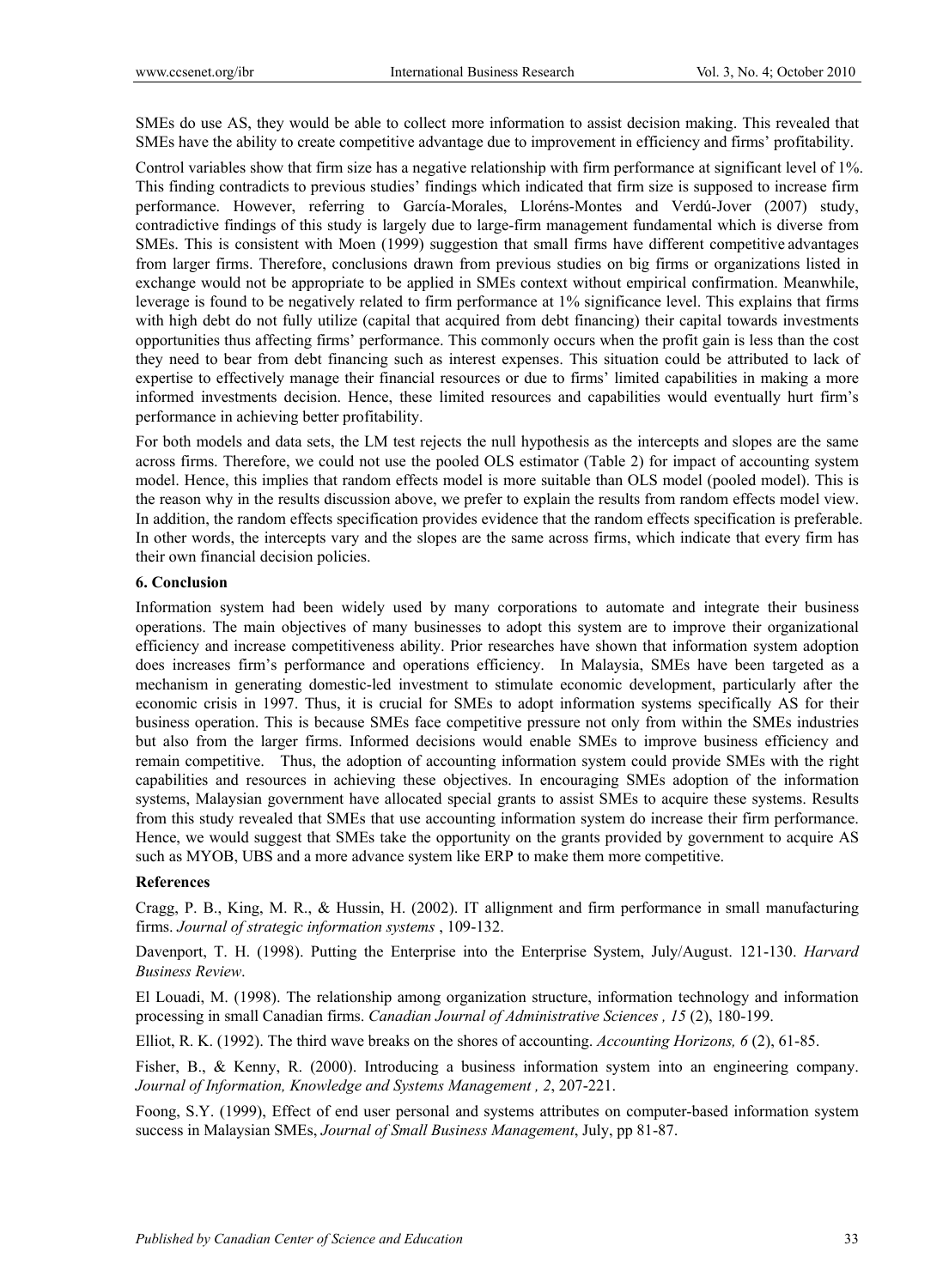García-Morales, V.J., Lloréns-Montesand, F.J., Verdú-Jover, A.J. (2007). Influence of personal mastery on organizational performance through organizational learning and innovation in large firms and SMEs. *Technovation,* 27(9), 547-568.

Gupta, U.G. and Capen, M. (1996). Techniques, An empirical investigation of the contribution of IS to manufacturing productivity, *Information and Management*, 31, pp 227-233.

HyvÖnen, J. (2007). Strategy, Performance measurement techniques and information technology of the firm and their links to organizational performance, *Management Accounting Research*, 18, pp 343-366.

Ismail, N. A. (2007). The impact of information technology on performance: The mediating role of management accounting systems. *Jurnal Teknologi , 46* (E), 27-44.

Ismail, N. A., Abdullah, A. N., & Tayib, M. (2003). Computer-based accounting systems: the case of manufacturing-based small and medium enterprises in the Northern Region of Peninsular Malaysia. *Jurnal Teknologi , 39* (E), 19-36.

King, W. R. (1989). Using information and Information Technology for Sustainable Competitive Advantage: Some Empirical Evidence. *Information and Management , 17*, 87-93.

Kinney, W.R. (2000). *Information Quality Assurance and Internal Control for Management Decision Making*, Boston: Irwin/McGraw Hill.

Li, M. and Ye, L. (1999). Information technology and firm performance: Linking with environmental, strategic and managerial context, *Information Management*, 35, pp 43-52.

Mahmood, M. A., & Mann, G. J. (1993). Impact of information technology investment: An empirical assessment. *Accounting, Management & Infomation Technology , 3* (1), 23-32.

Marriot, N and Marriot, P (2000). Professional accountants and the development of a management accounting service for the small firm: barriers and possibilities, *Management accounting research*, 11, pp 475-492.

Mia L. (1993). The Role of MAS information in organisations: An empirical study. *Br Account Rev*; 25: 269-285.

Mitchell, R., Reid, G. & Smith, J. (2000). *Information system developement in the small firm.* United Kingdom: CIMA Publishing.

Moen, O. (1999). The Relationship Between Firm Size, Competitive Advantages and Export Performance Revisited. *International Small Business Journal*, 18(1), 53-72.

Porter, M. E. (1980). *Competitive Strategy: Techniques for analyzing industries and competitors.* New York: The Free Press.

Rashid, M., Hossain, L., and Patrick, J. (2001). The Evolution of ERP Systems: A Historical Perspective. In L. Hossain, J. Patrick, & M. Rashid, *Enterprise Resource Planning: Global Opportunities & Challenges* (pp. 1-16). United States of America: Idea Group Publishing.

Riemenschneider, C. K. and Mykytyn Jr, P. P. (2000). What small business executives have learned about managing information technology, *Information and Management*, 37, pp 257-269.

Romney, M. B. and Steinbart, P. J. (2000). *Accounting Information Systems* (8<sup>th</sup> Edition), Reading, MA: Addison-Wesley.

Sharman, P. A. (2003). The case for Management Accounting, Strategic Finance.

Shin, N. (2001). The impact of Information Technology on Financial Performance: The importance of Strategic Choice. *European Journal of Information Systems* , 227-236.

Tan, R.R. (1996). Information technology and perceived competitive advantage: an empirical study of engineering consulting firms in Taiwan, *Construction Management Economics*. 14, pp 227-240.

Vaasen, E.H.J. (2002). *Accounting Information Systems, A Managerial Approach*, John Wiley & Sons Ltd.

Table 1. Descriptive Statistic

|          | <b>ROA</b> | $\Omega$<br>АS | <b>LNTA</b> | DR    |
|----------|------------|----------------|-------------|-------|
| Mean     | 1.626      | 0.439          | 14.698      | 0.533 |
| Std dev. | 1.565      | 0.497          | 1.176       | 0.335 |